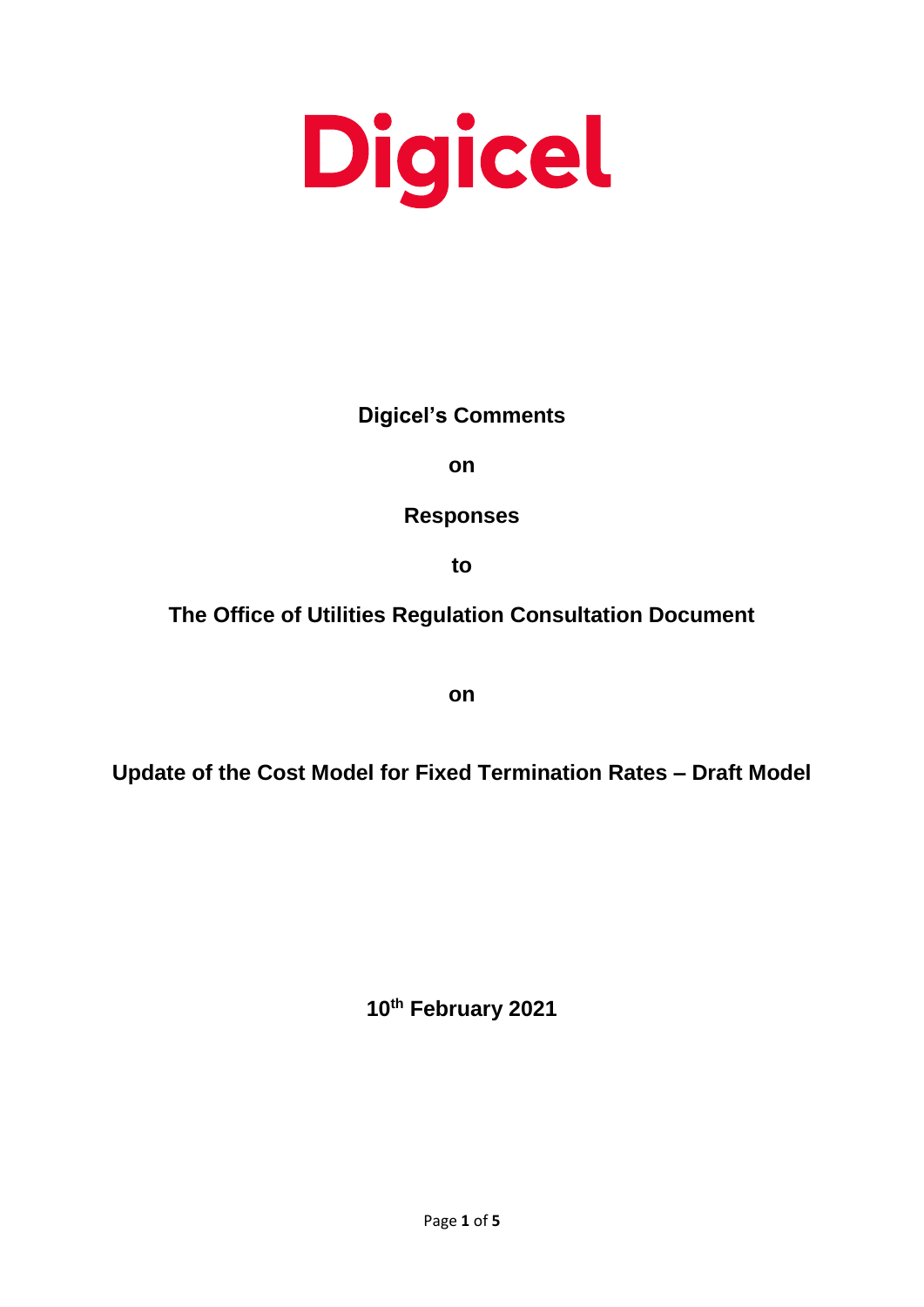# **OFFICIAL STATEMENT**

We thank you for providing this opportunity for Digicel to comment on responses to the consultation on the Update of the Cost Model for Fixed Termination Rates – Draft Model. Digicel is, of course, available and would be happy to discuss our submission further.

The comments as provided herein are not exhaustive and Digicel's decision not to respond to any particular issue(s) raised in the other respondents' submissions or any particular issue(s) raised by any party relating to the subject matter generally does not necessarily represent agreement, in whole or in part nor does any position taken by Digicel in this document represent a waiver or concession of any sort of Digicel's rights in any way. Digicel expressly reserves all its rights in this matter generally.

Please do not hesitate to refer any questions or remarks that may arise as a result of these comments by Digicel to:

Digicel (Jamaica) Limited Andrew Foreman Legal and Regulatory Director 14 Ocean Boulevard Kingston, Jamaica Fax: +1 (876) 922 7666 Tel: +1 (876) 8641420 Email: andrew.foreman@digicelgroup.com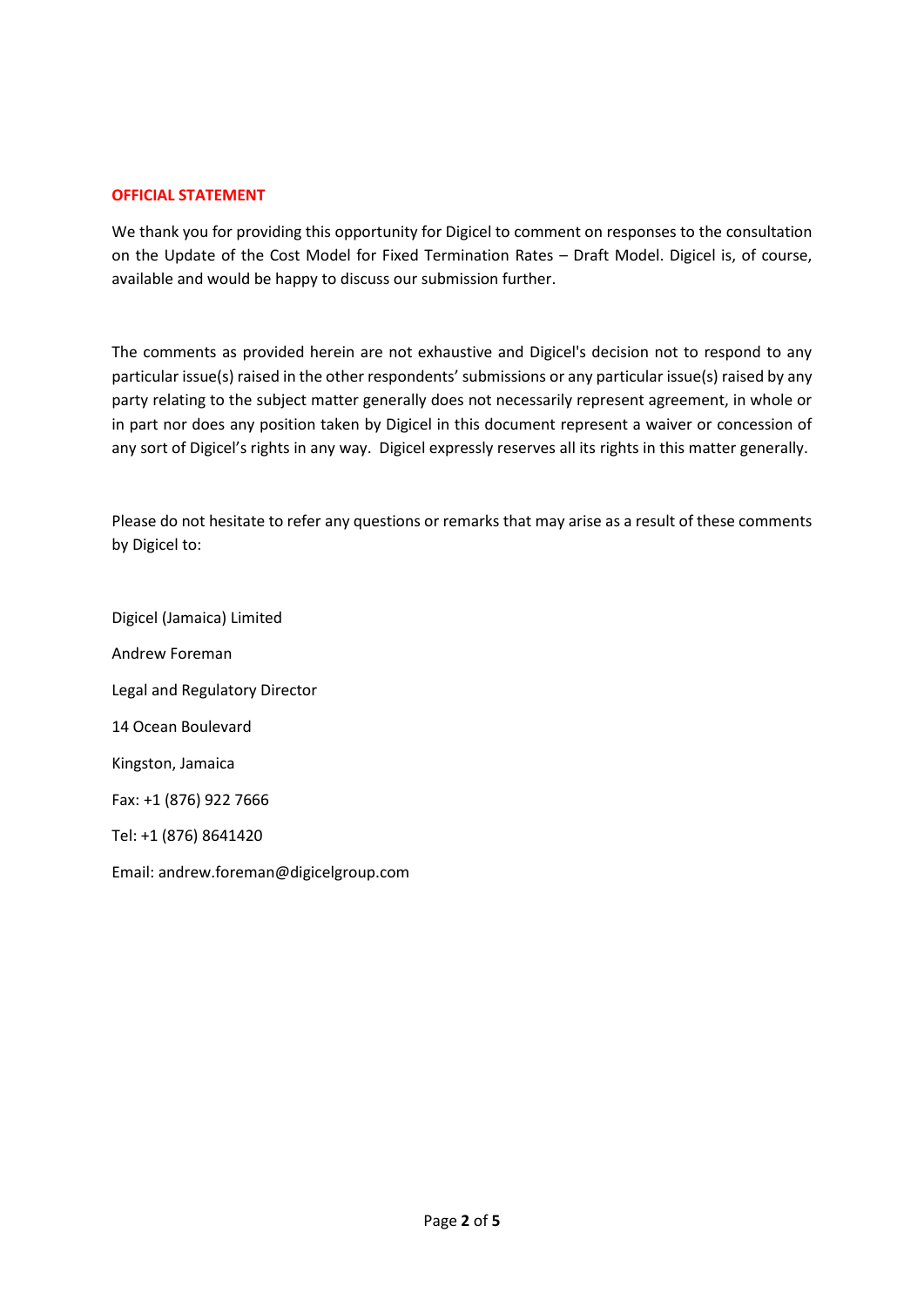# **Observations on CACU's responses**

# **Observations on CACU's response to Question 1**

Digicel notes and agrees with the CACU response that overall voice volumes are likely to decline over time and that data volumes are likely to increase.

The CACU response does not appear to have considered the issue of transit traffic and its endorsement of the over trend does not appear to conflict with the Digicel comment on the original consultation in this regard.

# **Observations on CACU's response to Question 2**

Digicel notes that CACU does not object to the use of the proposed inputs with the CACU response.

# **Observations on CACU's response to Question 3**

Digicel notes that CACU has caveated the precision of the proposed figures but has not objected to their use.

# **Observations on CACU's response to Question 4**

Digicel notes that CACU does not disagree to the use of the proposed inputs but that this is conditional on the data being based on empirical inputs.

CACU does not appear to have considered the issue raised by Digicel in its response and believes that CACU's conditional endorsement does not contradict the Digicel comments on the original consultation.

#### **Observations on CACU's response to Question 5**

Digicel notes that CACU provides conditional endorsement of the cost structure. In Digicel's view, the use of inputs from the modelled operator would require that they be assessed and where necessary, modified to take account of any inefficiencies that are attributable to the operator's dominant positon in the fixed market.

#### **Observations on CACU's response to Question 6**

Digicel notes that CACU does not disagree with the use of the proposed routing factors.

CACU does not appear to have considered the issued raised by Digicel in its response and believes that the CACU endorsement does not contradict Digicel's comments on the original consultation.

#### **Observations on CACU's response to Question 7**

Digicel notes the CACU's comment that costs for fixed networks trend down over time and that the model appears not to be producing the expected overall trend.

The CACU response therefore aligns with the Digicel response and we would ask the Office to set out an analysis of the drivers underpinning this outcome.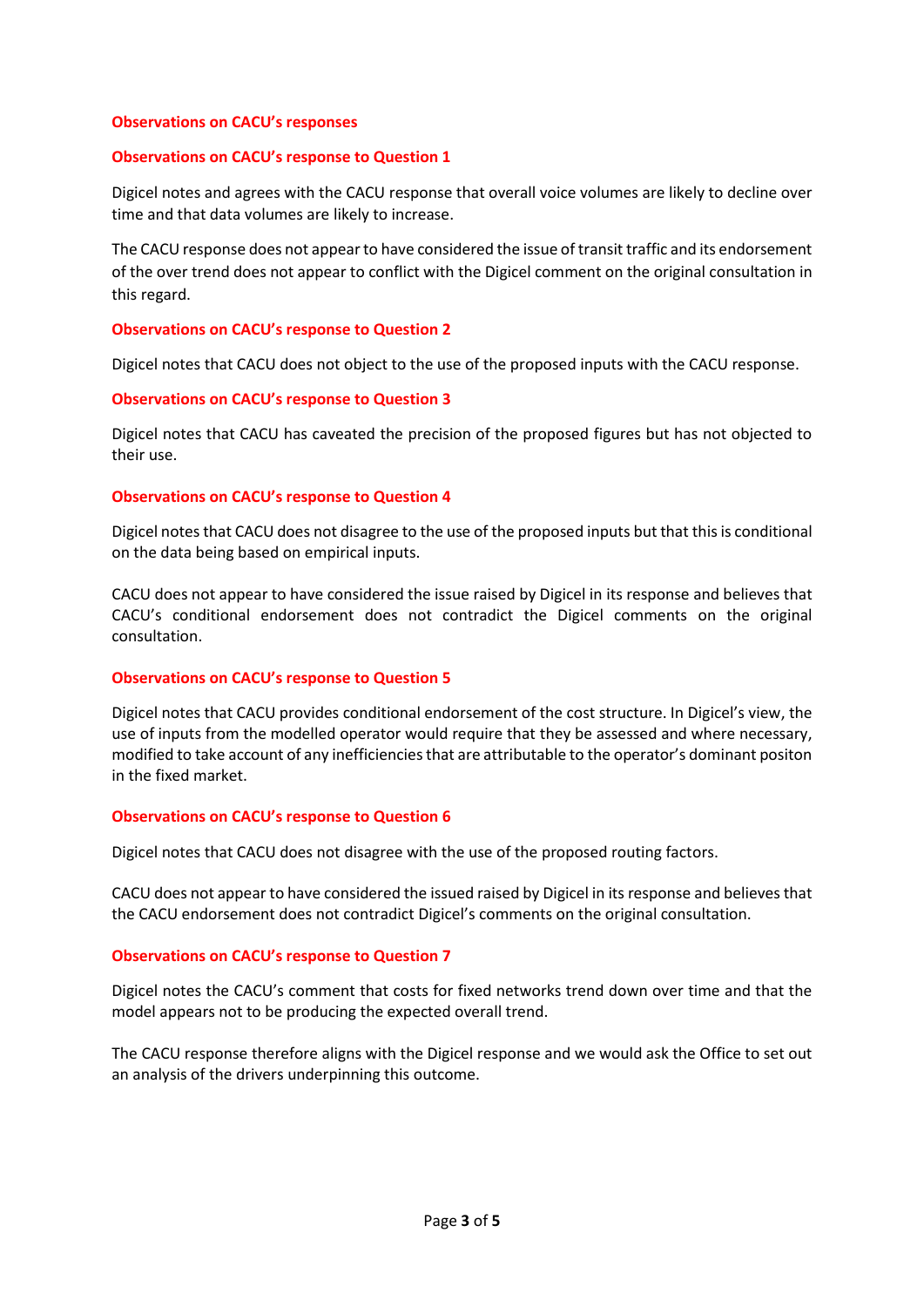# **Observations on C&WJ's response**

# **Observations on C&WJ's response to Question 1**

Digicel notes C&WJ's endorsement of the overall downward trend of voice call volumes. As with Digicel's comments on transit C&WJ has raised queries in respect of specific traffic classes. Digicel notes C&WJ's suggestion that the Office set out the reasoning behind the projections and allow for comments.

The C&WJ's comments on data services do not deal with the issue of self-supply by C&WJ and do not appear to conflict with or contradict Digicel's response on the original consultation.

# **Observations on C&WJ's response to Question 2**

CW&J has questioned whether the volume of modelled nodes is too low.

C&WJ has offered some comparators to support its position however Digicel does not believe that the comparators selected are appropriate. For the ECTEL markets the fixed penetration is up to twice the fixed penetration in Jamaica therefore the volume of served households per node is radically different to the comparator proposed by C&WJ.

Geotype distribution is also likely to be different in the ECTEL markets compared to Jamaica further undermining any probative value from the comparison.

In the case of Norway structural market differences such as the much higher levels of fixed broadband penetration. declining fixed line penetration which would still result in legacy volumes from a scorched node approach and geo type distribution will all reduce the relevance of the comparison offered.

In respect of the migration to NGN, Digicel is of the view that reflecting delays in the migration into the model would have the effect of rewarding inefficiencies on the part of an SMP operator. If the move to NGN results in lower costs then allowing the incumbent to recover higher costs on largely or wholly depreciated assets results in windfall gains.

C&WJ's proposal includes the suggestion that the figures for 2018 should be rolled forward to 2020 similarly for 2019 and 2021. CW&J knew the basis for its costing and pricing at the time and either explicitly or by omission made commercial decisions not to align its network evolution with the regulated basis for costs. It should not now be rewarded for these decisions.

By way of an aside while the COVID-19 pandemic has had some impact on operators' activities, the NGN migration was due to be largely completed by the time of its onset and accommodating delays due to the pandemic would be in this instance, another reward for the commercial decisions not to align its network evolution with the regulated basis for costs.

# **Observations on C&WJ's response to Question3**

Digicel notes that C&WJ also raises the point that there should be an alignment between the Fixed and Mobile Cost models.

# **Observations on C&WJ's response to Question 4**

Digicel notes that C&WJ's comments are all based on the underpinning issues raised in its response to Question 2. In this context we would refer the Office to our observations on the C&WJ response to Question 2.